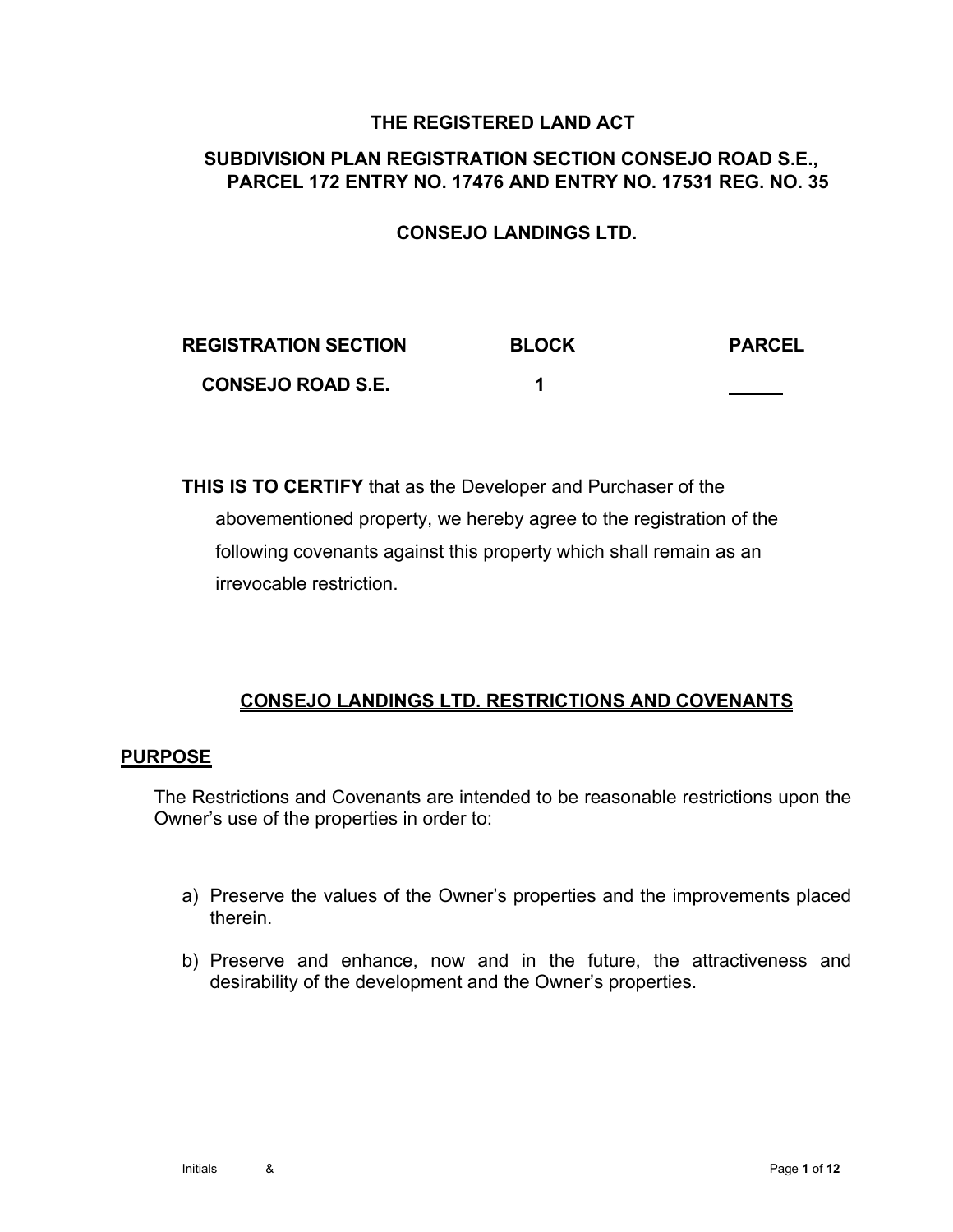## **1. Land use:**

- 1.1. All land, except Lots #2, #4, #23 and #73 to #79, shall be used exclusively for residential purposes and shall not be used for business, professional or other similar activity.
- 1.2. No lot shall be subdivided or have property lines altered.

### **2. Developer requirements:**

- 2.1. Owners shall obtain Central Building Authority approvals and permits prior to all residential construction.
- 2.2. Owners shall provide copies of the approved architectural drawings and permits to the Developer prior to all residential construction.
- 2.3. Owners shall ensure that contractors and subcontractors utilized for construction are registered with the Government of Belize Department of General Sales Tax, Government of Belize Department of Income Tax and Social Security.

### 3. **Architectural requirements:**

- 3.1. Owners shall require architects to conform to the following residential design requirements:
	- 3.1.1. Buildings on Lots #1 to #8 shall be limited to a single story.
	- 3.1.2. Buildings shall be limited to a maximum of 2 stories on all lots with the exception of Lot #23 and Lots #73 to #79.
	- 3.1.3. Buildings shall be constructed of structural concrete and concrete building materials.
	- 3.1.4. Buildings must be supported by an engineered pile foundation.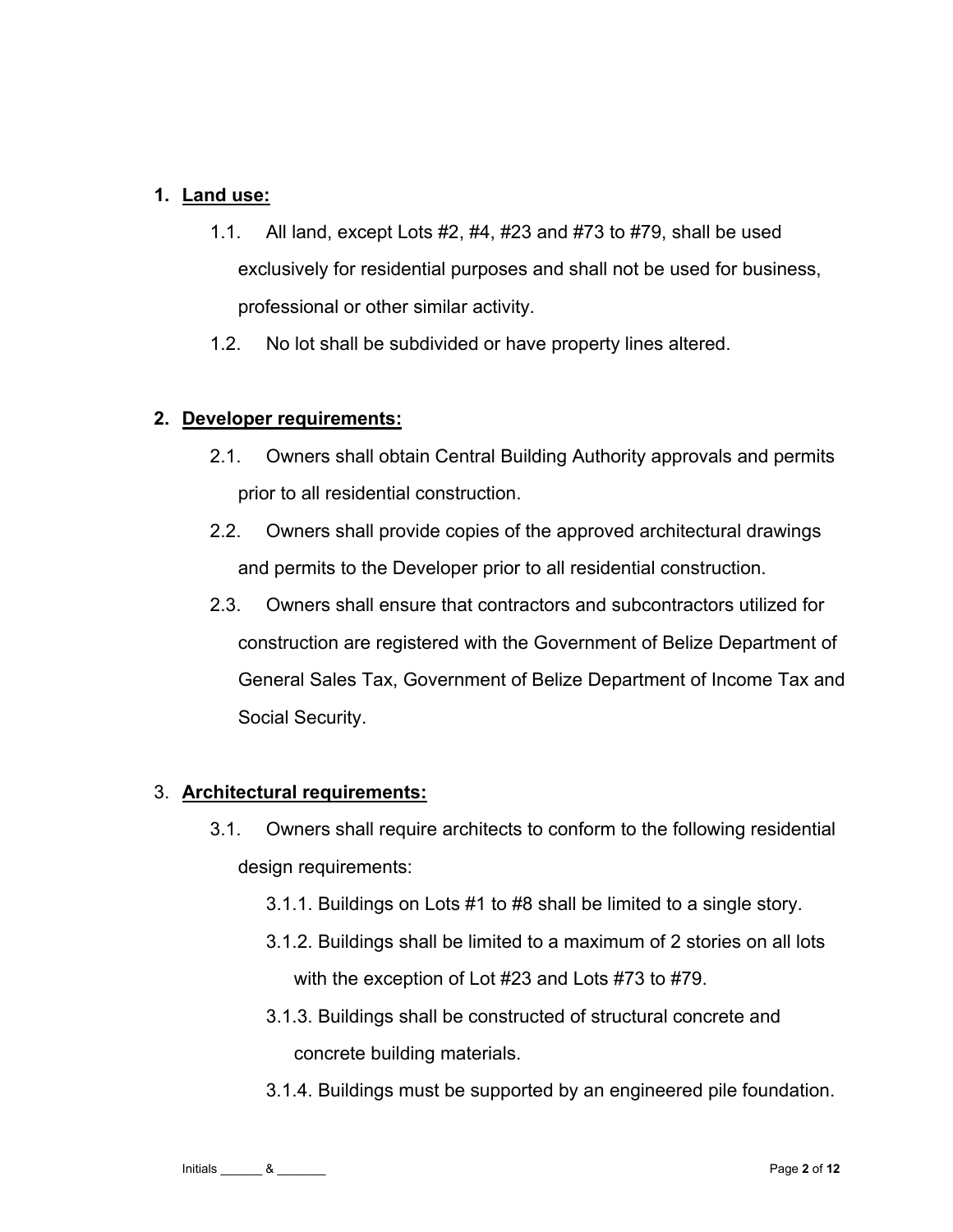- 3.1.5. Buildings on Lots #1 to #8 must be a minimum of 1,600 Ft $^2$  in size under roof.
- 3.1.6. Buildings on Lots #10 to #22 and Lots #24 to #37 must be a minimum of 1,500  $\text{Ft}^2$  in size under roof.
- 3.1.7. No building shall be constructed closer than twenty feet from any lot line, except if owner is building on two adjacent lots and is in compliance with all other rules governing building.

### 4. **Construction:**

- 4.1. Once an Owner has commenced construction, such Owner shall diligently pursue the project to completion. The Owner or Owner's Builder shall complete all work within eighteen (18) months from the date of commencement. If the Owner does not complete the project within the required time, the incomplete work shall be deemed to be non-conforming and shall be subject to enforcement action by the Developer or any aggrieved owner.
- 4.2. Owners shall ensure that construction activities will be limited to normal hours (7:00 am to 5:00 pm) Monday through Saturday on a weekly basis.
- 4.3. Owners shall ensure that the Owner's Builder maintain on site washroom facilities and an organized tidy worksite during construction.
- 4.4. Owners shall ensure that any ancillary damages to the development by their chosen contractors and subcontractors are repaired at their cost.
- 4.5. Owners shall allow the Developer unrestricted access to property during the construction period to ascertain that Central Building Authority approved drawings are adhered to.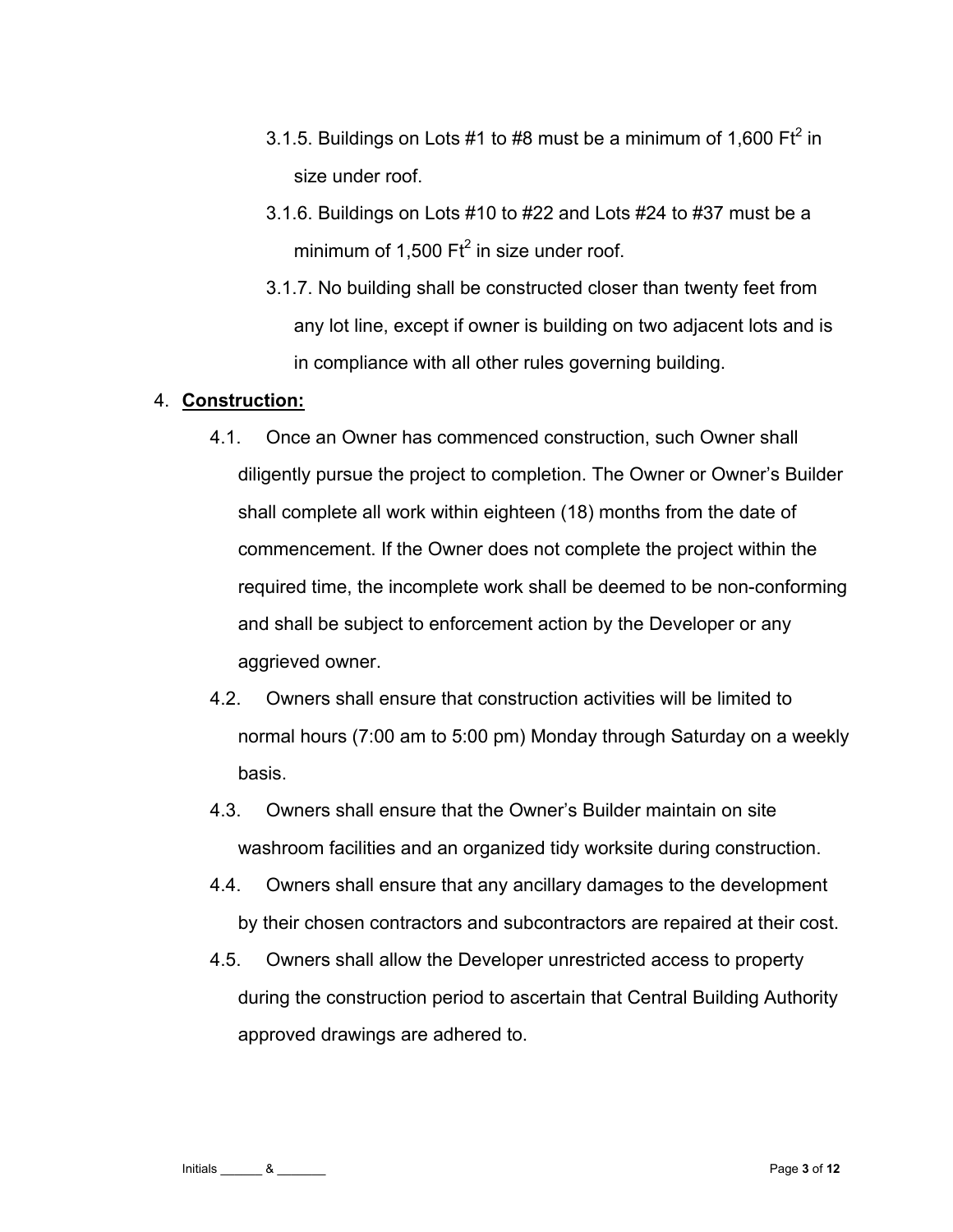# 5. **Maintenance and Repair:**

- 5.1. All grounds, fences and buildings shall be kept in a state of repair.
- 5.2. Developed lots and all development thereon shall be kept in good condition and not be allowed to become dilapidated. In the event that such occurs, it is agreed that the developer or any other owner can undertake the clean-up of an abandoned property and may demolish structures that are certified as unsafe by the Central Building Authority or any Belize Government department with jurisdiction for housing inspection. The cost of conducting such clean-up or improvement of the land or demolition of structures shall be for the account of the land owner whose property is unkept and said owner is to reimburse the developer or any other owner for any and all cost incurred associated with the cleanup including legal cost.
- 5.3. Any and all improvements on a lot shall remain the sole responsibility of the lot owner.
- 5.4. Owners shall be responsible for maintaining, improving and repairing their private driveway.
- 5.5. The maintenance of any reserve directly abutting the Lot shall be the responsibility of the Owner.

# 6. **Pets and other Animals:**

- 6.1. Owners or other occupants of a lot may keep outside a maximum of two dogs and two cats, or other usual and common household pets within the residence.
- 6.2. No one shall permit any pet, animal, or livestock to roam free, make objectionable noise, or endanger the health and safety of, or constitute a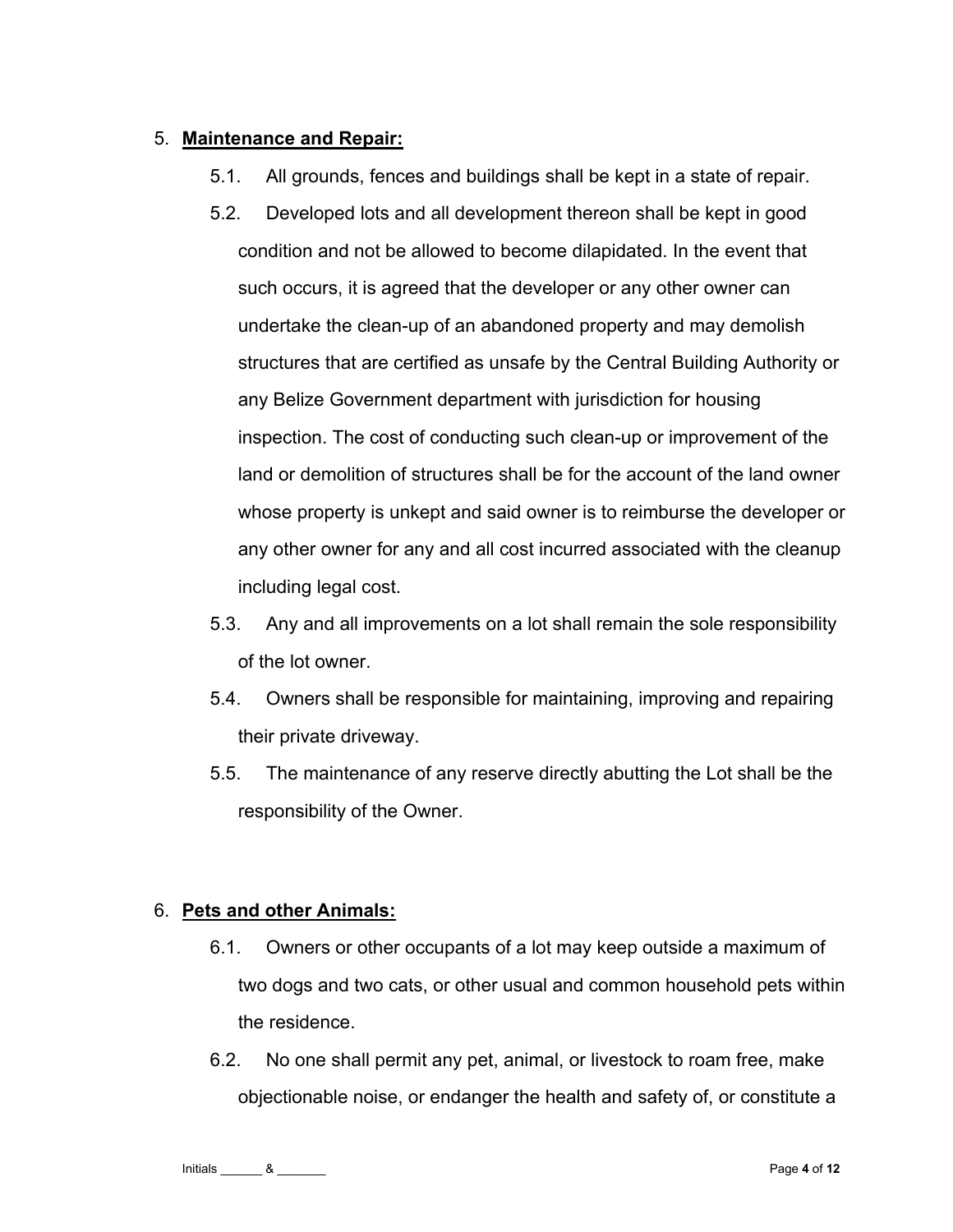nuisance or inconvenience to, the Owners or other occupants of other residences.

- 6.3. No animal shall be kept, bred or maintained within the Lot for any commercial purposes.
- 6.4. In the eventuality of repeated and willful violations by an Owner, the Developer may permanently restrain and enjoin the Owner from keeping said animal(s) on the Owner's premises.
- 6.5. Every pet owner shall be strictly responsible for the behavior of such owner's pet, including, for example, any excessive barking, any damage to property or injury to Persons caused by such pet, and shall indemnify, defend, and hold the Developer and every other owner or occupier of a lot completely free and harmless from and against any and all damage or injury.

### 7. **Owner's Environment:**

- 7.1. Each Owner shall prevent the development of any unclean, unsightly or unkempt conditions of buildings or grounds on his Lot which tends to substantially decrease the beauty of the neighborhood as a whole or in the specific area.
- 7.2. All outdoor clothes poles, clothes lines and other facilities for drying or airing of clothing or household goods shall be placed so as to be minimally visible from neighboring property.
- 7.3. No ashes, trash, rubbish, garbage, grass or shrub clippings, scrap material, or other refuse, or receptacles or containers thereof, shall be stored, accumulated or deposited so as to be visible from any neighboring property, except during refuse collections.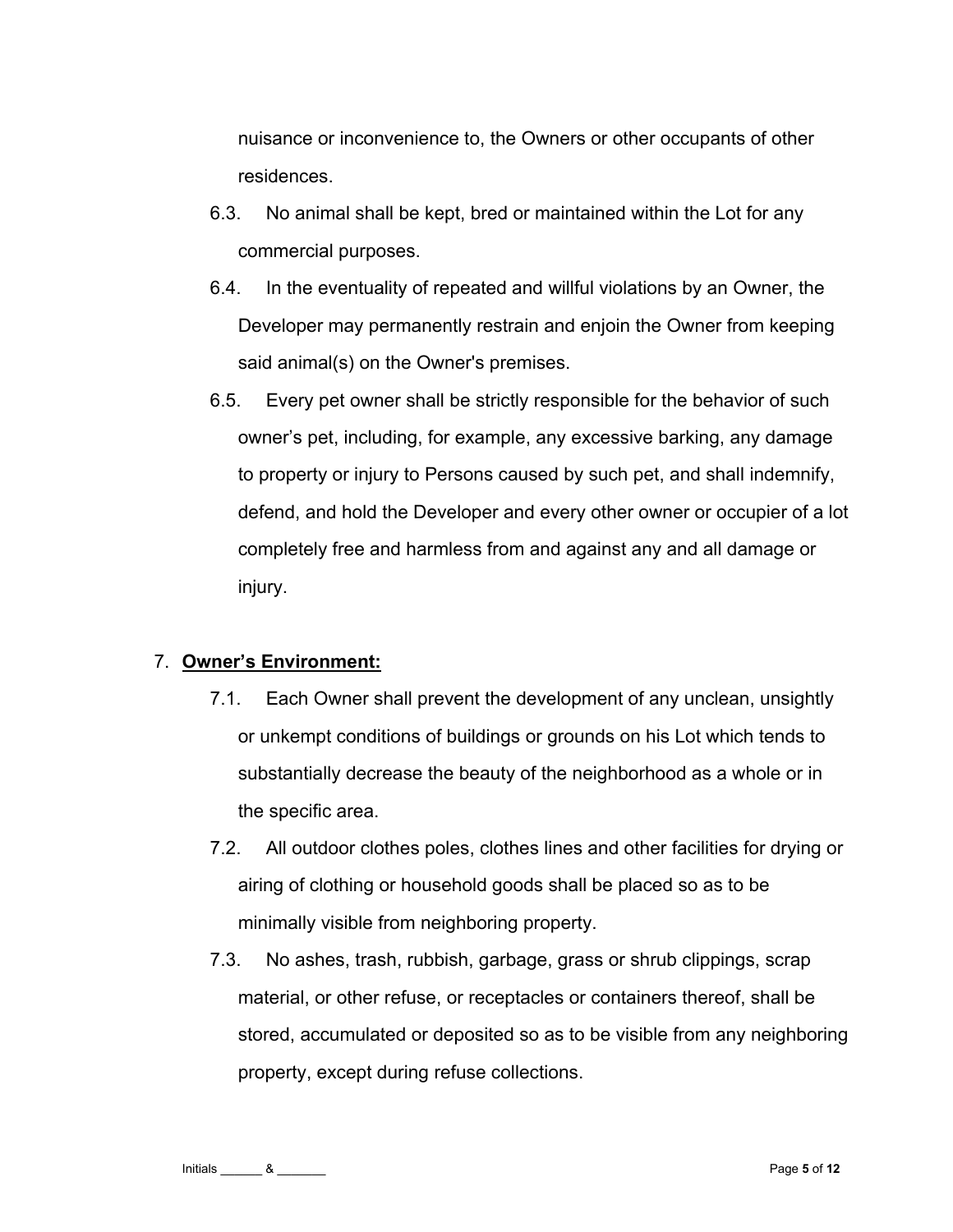- 7.4. No noxious or offensive activity shall be carried on upon any Lot nor anything done thereon tending to cause embarrassment, discomfort, annoyance or nuisance to the neighborhood. No offensive or hazardous activities may be carried on upon any Lot. No annoying lights, sound or odors shall be permitted to emanate from any Lot.
- 7.5. No exterior speakers, horns, whistles, bells or other sound devices except security devices used exclusively for security purposes shall be located, used or placed on any structure or within any Lot provided that all security devices and intercoms shall comply with paragraph 7.4.
- 7.6. Owners shall ensure that a backup generator if installed is within an enclosed structure containment area capable of attenuating noise so as to avoid causing disturbance to residents. Proper measures will be taken in order to avoid fuel and oil spills during operations and maintenance.
- 7.7. Aerial antenna, satellite dish or other device for reception or transmission of radio or television or other electronic signals shall be installed to be minimally visible from neighboring property or adjacent streets.
- 7.8. No automobile, boat, trailer, camper (on or off supporting vehicles), tractor, commercial vehicle, mobile home, motor home, motorcycle, any towed trailer unit, or truck shall be parked in development green spaces except with the written approval of the Developer.
- 7.9. No maintenance, servicing, repair, dismantling, or repainting of any type of vehicle, boat, machine or device may be carried on except with the expressed permission of the Developer.
- 7.10. All motorized vehicles, recreational vehicles and all vehicles described in paragraph 4.10 shall park in designated areas and Owner's driveways.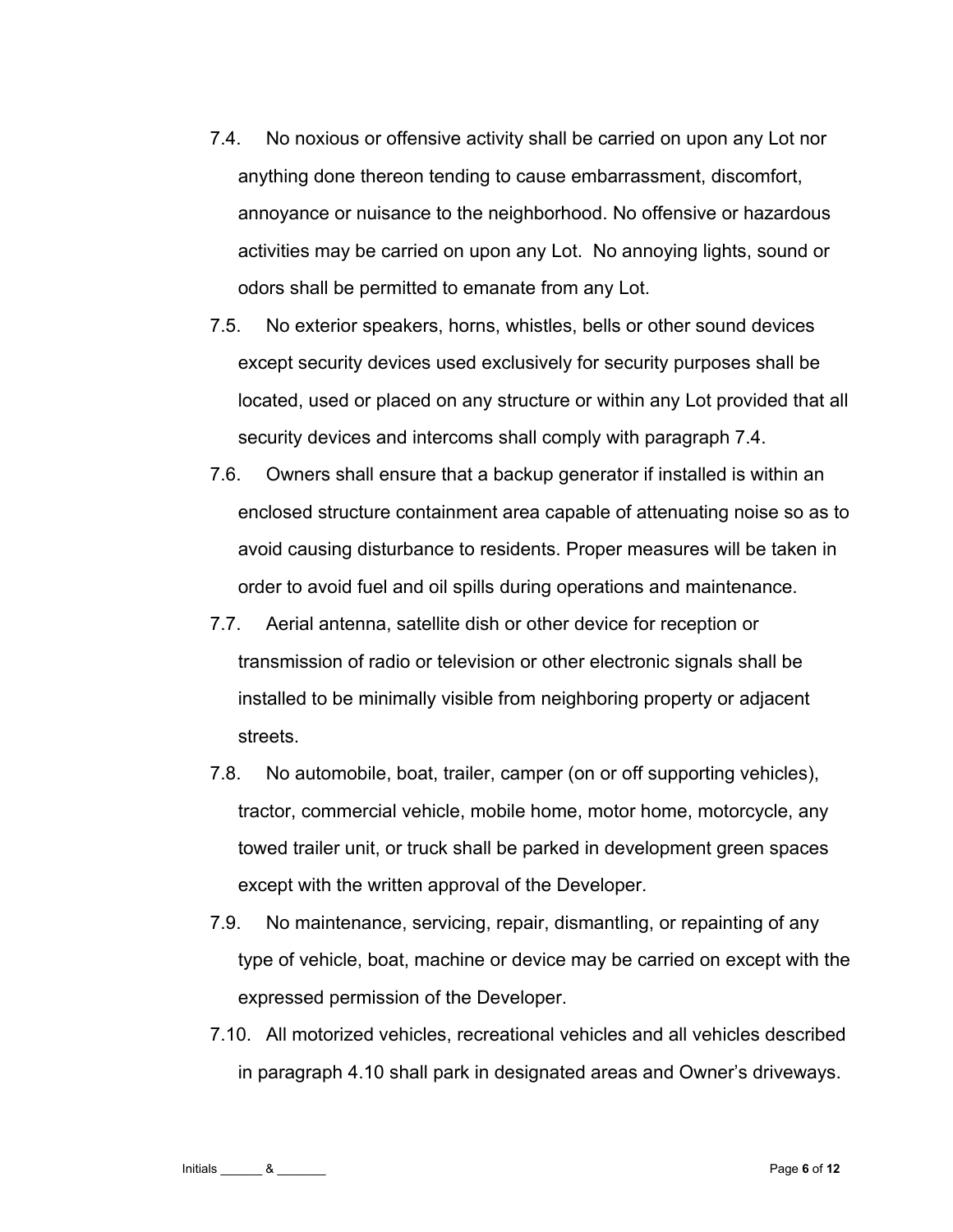- 7.11. The only signs permitted on any Lot or structure, excluding Lot 2, 4, 23 and Lots 73 to 79, shall be:
	- 7.11.1. One sign of customary size for identification of the occupant and address of any dwelling.
	- 7.11.2. Such signs as may be necessary to advise of rules and regulations or to caution or warn of danger.
	- 7.11.3. There shall not be used or displayed on any Lot any signs, banners, streamers, flags, lights or other devices calculated to attract attention in aid of sale or rental without the prior approval of the Developer.
	- 7.11.4. All permitted signs must be professionally painted, lettered and constructed and approved by the Developer.
	- 7.11.5. Such signs as may be required by law.
- 7.12. No Owner shall use or permit to be brought into or stored in his Lot any flammable oils or fluids such as gasoline, kerosene, naphtha or benzene in large enough quantities to be deemed hazardous to life, limb or property.

### 8. **Department of the Environment Requirements**

### 8.1. **Waste Systems**

# **8.1.1. Liquid Waste**

8.1.1.1. Sewage treatment shall be by means of individual package sewage treatment system(s) capable of treating all wastewater produced. Standards will meet or exceed the standards of the Third Schedule of the Environmental Protection (Effluent Limitations) (Amendment) Regulations, 2009, for discharges into Class I Waters for all water front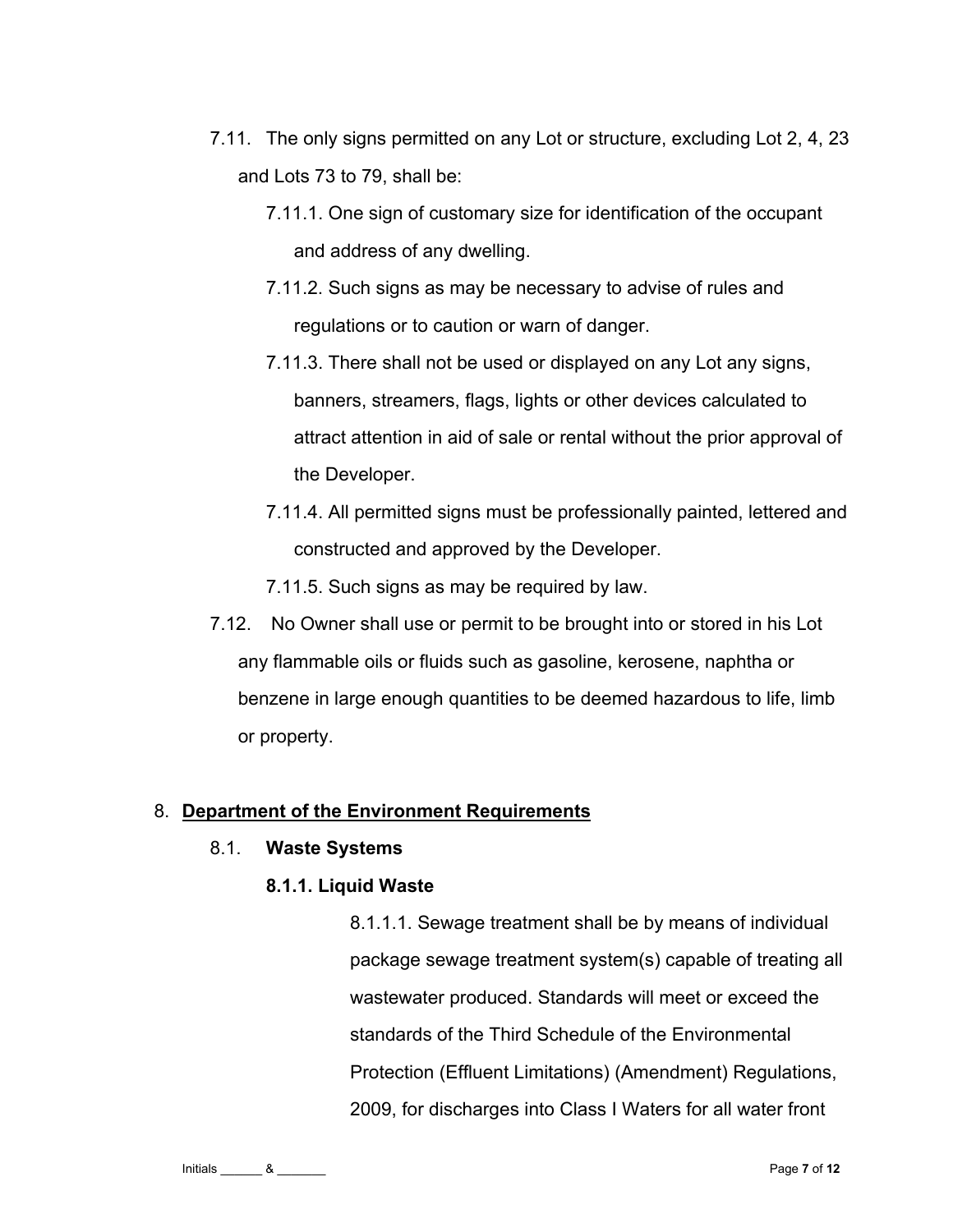and commercial lots. The remaining residential lots will meet or exceed the standards of the Third Schedule of the Environmental Protection (Effluent Limitations) (Amendment) Regulations, 2009, for discharges into Class II Waters. The specification of the sewage treatment system of choice will be submitted to the Developer for vetting and approval prior to installation. The use of septic tanks will not be allowed within the subdivision.

- 8.1.1.2. All sewage treatment systems shall be strategically situated at a minimum of 50 feet from the Caribbean Sea, lagoon or canal.
- 8.1.1.3. Household drainage/domestic wastewater pipes will not be allowed to empty directly into any water body or natural drainage area. These will lead to adequately designed soaka-way or leach field systems.
- 8.1.1.4. Owners will ensure that greases, oils and chemical wastes (such as paints, thinners, acids, etc.) will be properly disposed of.

#### **8.1.2. Solid Waste**

- 8.1.2.1. Owners will make arrangements with a private contractor for the provision of proper collection, storage, transportation, and final disposal of all solid waste generated on site.
- 8.1.2.2. Hazardous waste, including batteries and used oil, will be disposed of at appropriate sites designated by the DOE.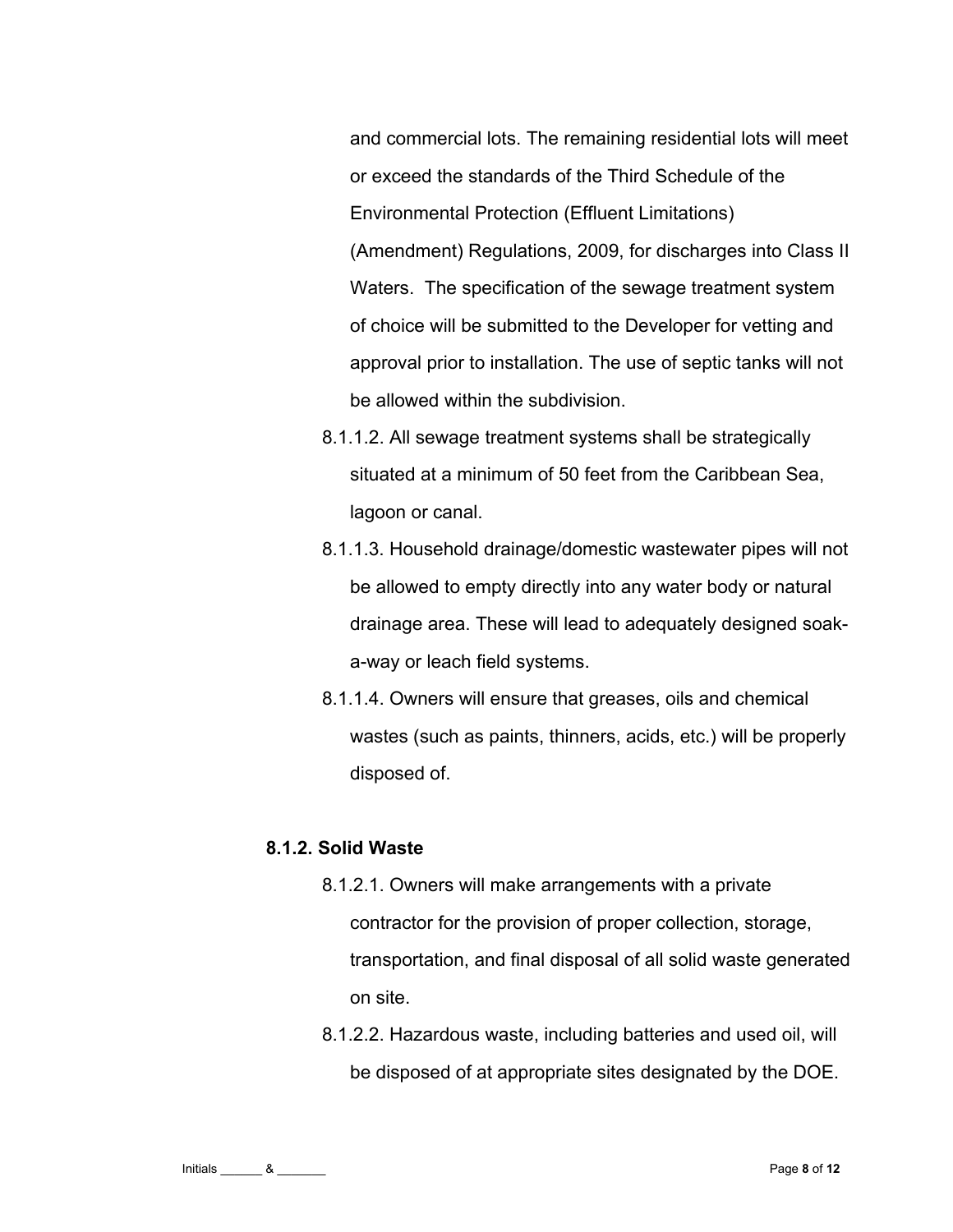- 8.2. Prior to construction of any pier, seawall, boardwalk or docks, the relevant permits must be obtained from the Lands and Surveys Department and must also be approved by the CBA.
- 8.3. Owners will ensure that all refrigeration and air conditioning equipment in all buildings are installed, serviced, and repaired by licensed technicians.

#### 9. **Road Access and Maintenance:**

- 9.1. The road reserve shall be kept clear and accessible.
- 9.2. The road right-of-way is not to be used for storage of construction materials or trash.
- 9.3. An "Upkeep and Maintenance" fee shall be payable by the Owner to any maintenance company selected by the majority of land owners within the Development at any point in time.
	- 9.3.1. This maintenance company may also provide security, garbage collection, landscaping (where applicable) and general administrative services for the maintenance and operation of the subdivision subject to the approval of the majority of land owners.
	- 9.3.2. An Owner shall be entitled to a vote for each lot owned.
	- 9.3.3. The Owner agrees that a late fee of 1  $\frac{1}{2}$ % per month is due on any outstanding balance of upkeep and maintenance fees. The Owner hereby agrees that his land shall be equitably charged via an encumbrance in favor of the Developer as security for all outstanding amounts with respect to upkeep and maintenance fees, late fees and collection or legal costs.
	- 9.3.4. The owner also authorizes the registration of a caution against the property should the abovementioned payments not be made.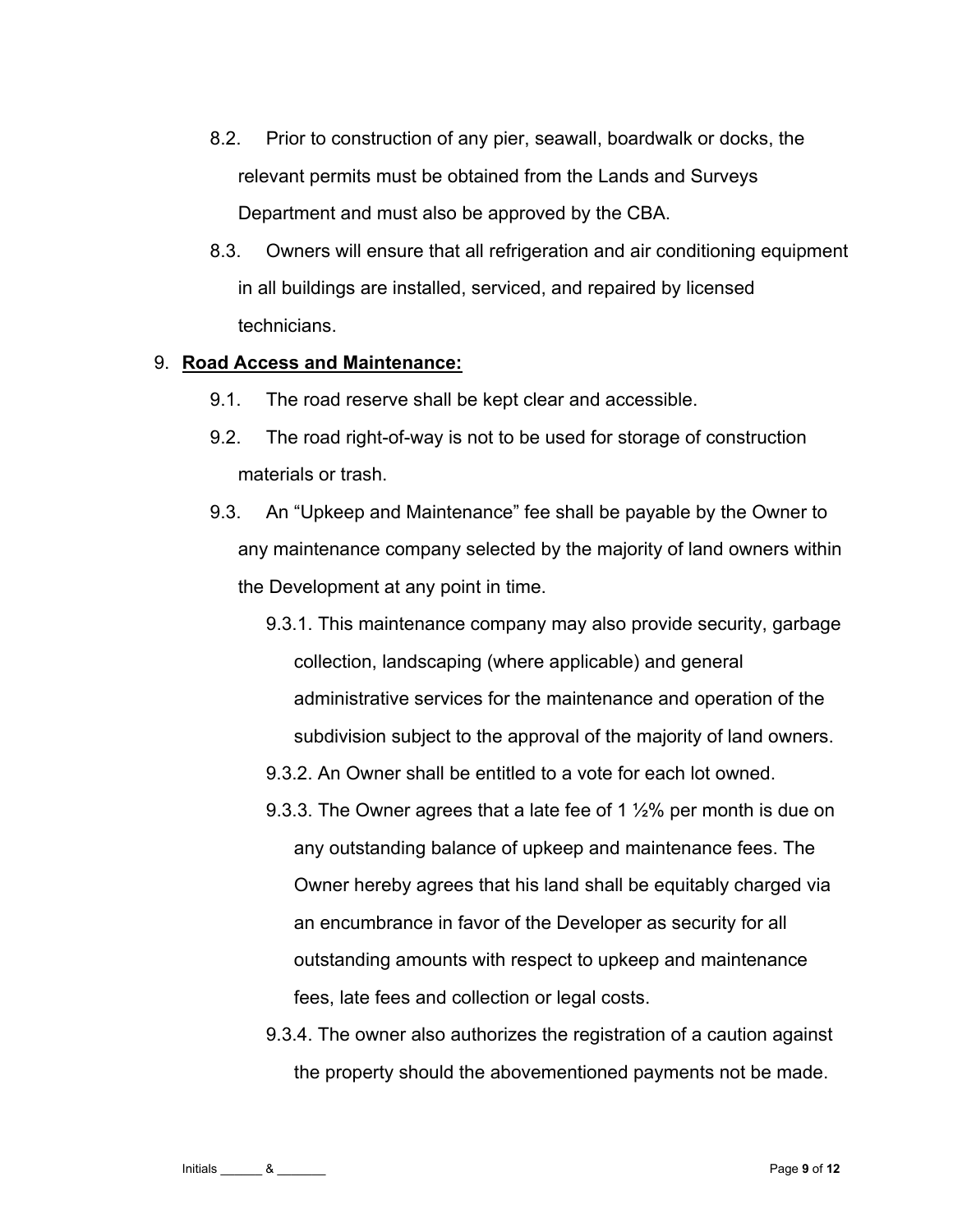### **10. Compliance with applicable laws:**

10.1. No one shall engage in any activity within the Community that violates any applicable law, ordinance, or regulation of Belize, as they may be amended from time to time.

# 11. **ENFORCEMENT:**

11.1. Enforcement of these restrictive covenants shall be by legal proceedings, or in equity against any person or persons violating or attempting to violate any covenant. Such enforcement may be by the owner of a lot, the Developer, or successor(s).

All of the provisions of this declaration shall be deemed to be covenants running with the land, and shall be binding on and inure to benefit of the owners of the properties within the Consejo Landings Development / Subdivision, their heirs, successors, and assigns, and all parties claiming by through, or under them shall be taken to hold, agree and covenant with such owners, their successors in title, and with each other, to conform to and observe all of the terms and conditions contained in this declaration.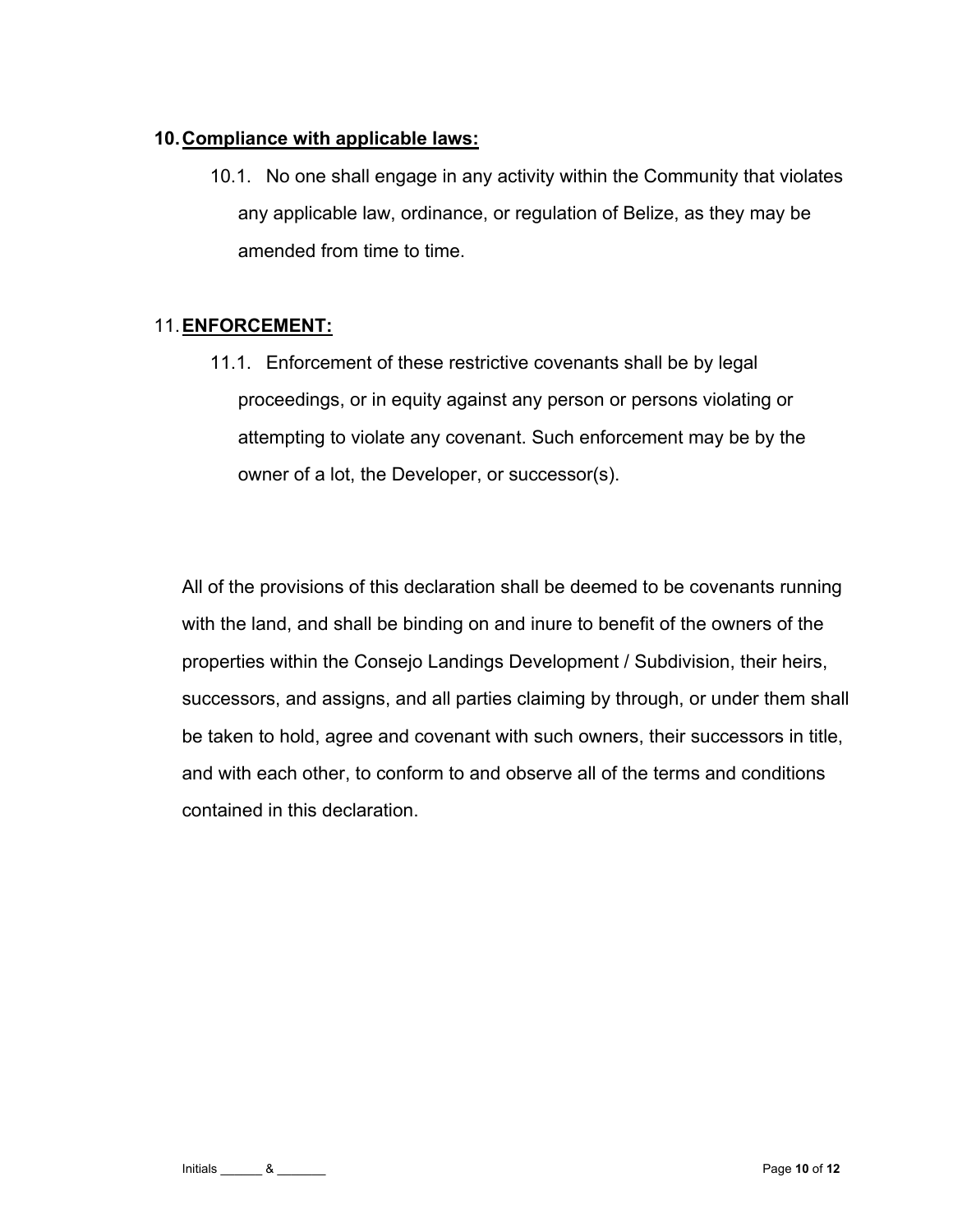IN WITNESS WHEREOF the Developer has hereunto set his hands and seals the day and year below written.

Dated the: \_\_\_\_\_\_\_\_\_ day of \_\_\_\_\_\_\_\_\_\_\_\_, \_\_\_\_\_\_\_\_\_\_\_\_\_\_

# THE COMMON SEAL OF CONSEJO LANDINGS LTD.

) MARTIN WHITTAKER ) PETER MAURMANN

Was attached hereto by its directors

) and the set of the set of the set of the set of the set of the set of the set of the set of the set of the set of the set of the set of the set of the set of the set of the set of the set of the set of the set of the se

) WITNESS